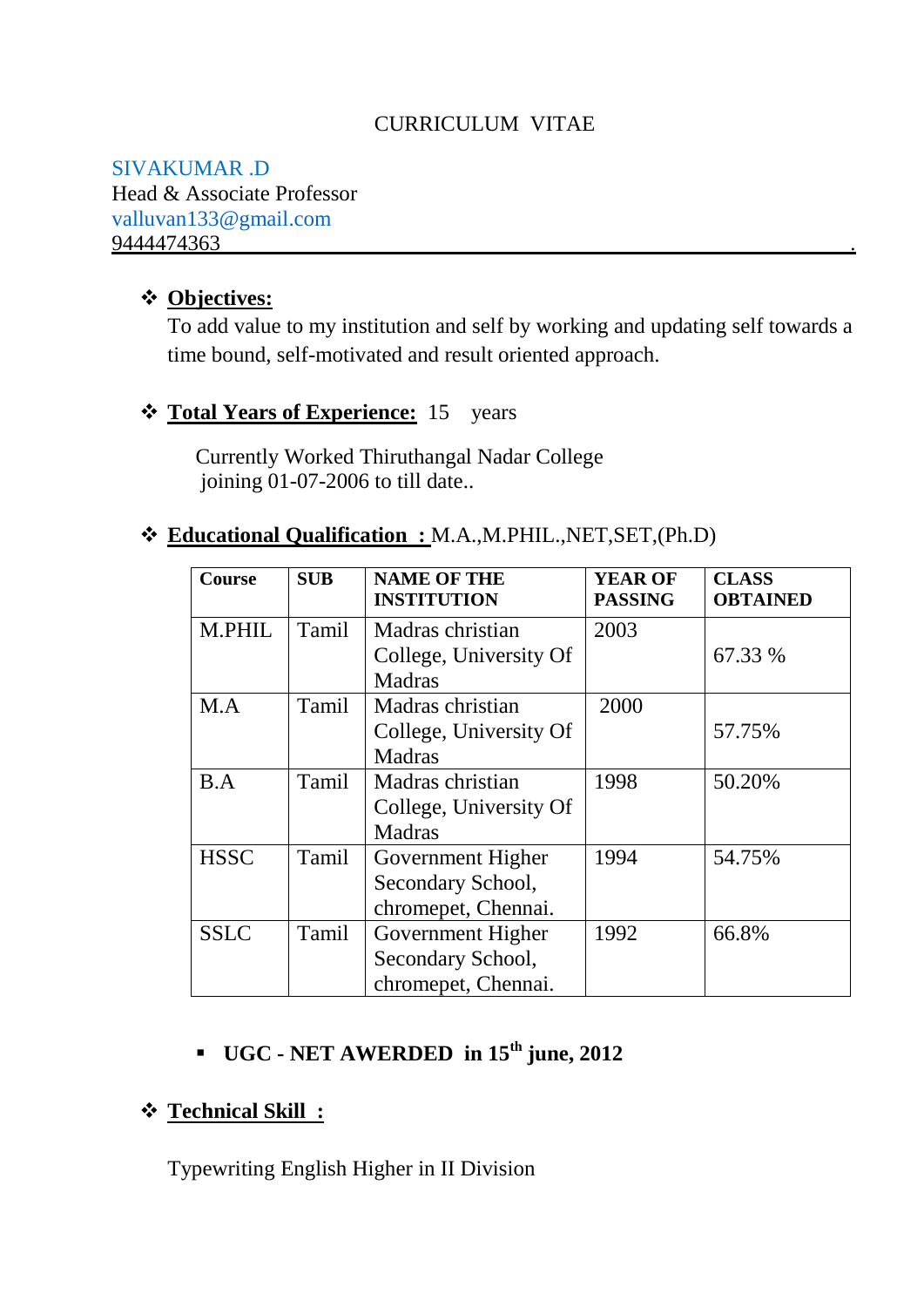## **Dissertation :**

- Grammatical formation of word through Agananooru ( Kalitriyanai Nerai)
- Pavanar in History of tamil a research Thesis for M.Phil.,
- Environmental Degradation group of 6 members

## **Area Of Speclation :**

- **Tamil Grammer**
- A Tamil Ethymology
- **Marxism Literature**

## **Article Published :**

- **Nerikuravargal Neringivara** has come out in "**Vanna Kathir**" in2001.
- In the magazine **Matram** an article titled "**valluvar nokil vetriyin suthiram**" was published in 2004.
- **An article titled " KUNDAKKA MANDAKKA"** was published in a magazine called "**Thalir**" in 2006.
- An article titled "**Paavaanarin Meiyial Sinthanai**" was published in **Sembulam** an International Tamil Research Quarterly Journal ISSN 2320-589x in 2013
- An article titled **" Yerum Yeruthum"** was published in **Pugazhchelvi** magazine - Jan-2015

## **Faculties Enhanced :**

- Participated as a trainee in the residential theatre workshop in International Institute of Tamil Studies (25/09/96 – 09/10/96).
- Participated as a trainee in Madras Christian College in Centre of Women's studies (17/02/97 – 20/02/97)
- I have acted in the following dramas Kevirugal, Kadalodigal, Adayalangalaithedi, Thiripikodu and also participated in street plays.

## **College Seminars :**

- 1. Life of Fisherman through proverbial
- 2. Life of Gypsies a research
- 3. Anthropology of Eunuch.
- 4. Metaphor for Kalitriyanai Nerai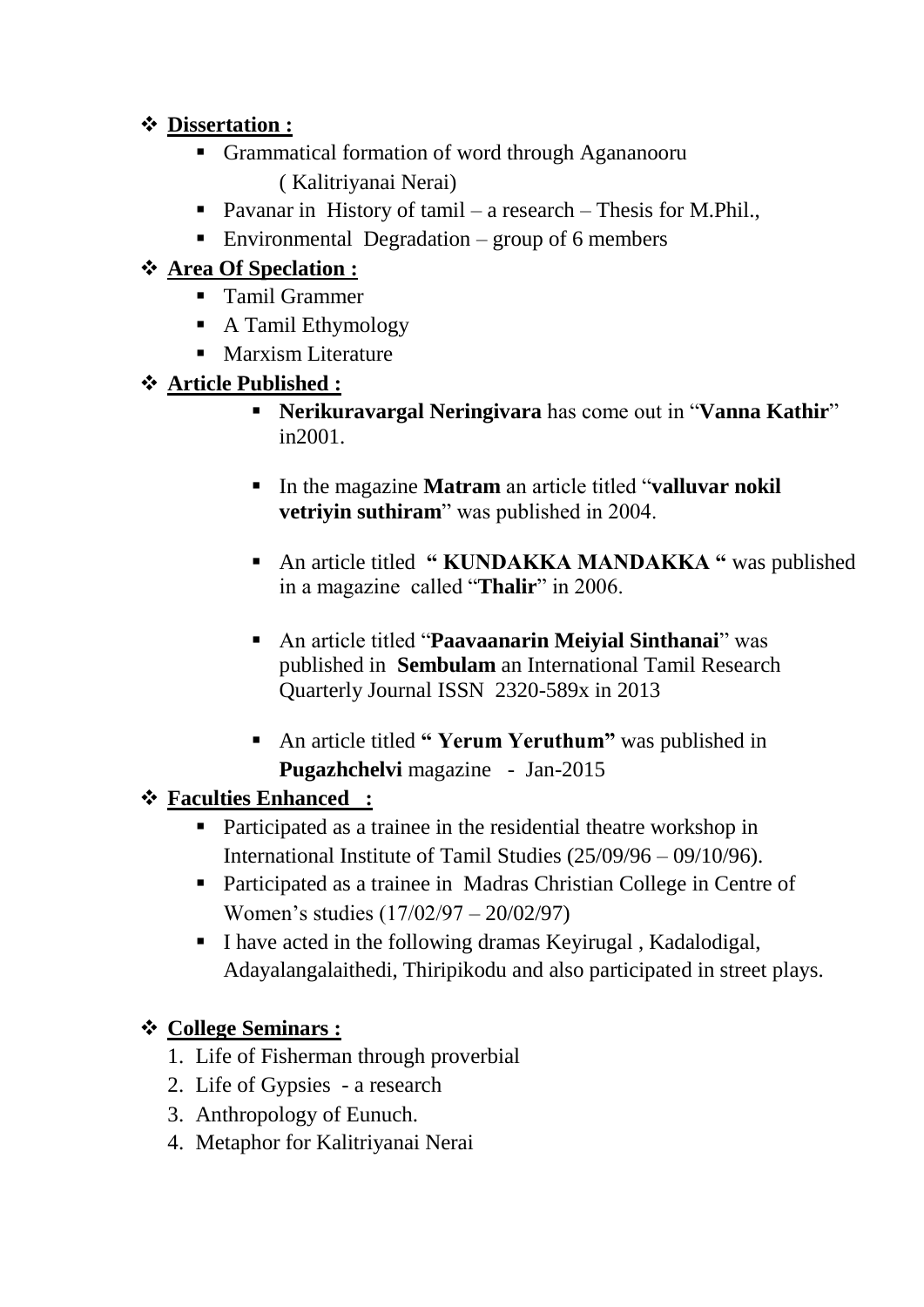## **National and international seminars :**

- In an International conference on Kurunthogai my Paper titled **"Auvai Padalkalil Elakana soloruvakam"** was published in 2006
- In an International conference at Annamalai University a paper titled **"Tamil Panpadu Valarnilai Noku"** was presented by me in 2007.
- In a national Seminar at Adhithanar Arts & Science college a research paper titled **" Tamil Elakiyangalil Manitha neyam"** was presented by me in 2007.
- I have attended the international seminar on sangam literature on 23.1.2008 at Dravidian university (A.P).
- I have attended the state level seminar on Education For All on 28th and 29th November 2009 at University Of Madras.
- In the Second International conference on classical Tamil a paper titled " Kurunthokai – Kabilar Padalkalil velipattu thiren " was presented by me in 2010 Pondicheri.
- In a national Seminar at Tamil Nadu History congress a research paper titled **" Tamil panpatu katamipil mozhin pangu"** was presented by me in October 2015
- In a International Seminar at K.S G Arts & Science college and sembulum publication jointly organided a research paper titled **" Tamilum-Indo European mozhigalum(mozhi vazhi oruvu)"** was presented by me in 2015.
- In a International Seminar at K.S G Arts & Science college and sembulum publication jointly organided a research paper titled **" Pavanarin eayrikai mozhi kotpadu"** was presented by me in 2015
- In a International Seminar at D.G.Vaishnava college department of tamil organided Seviyal Ilakkiyangalil - Panmugap Paarvai a research paper titled **" Naanmani kadigaiyil Arugnsorkalum avatrn verchol vazhi porulum** " was presented by me in 01/03/2017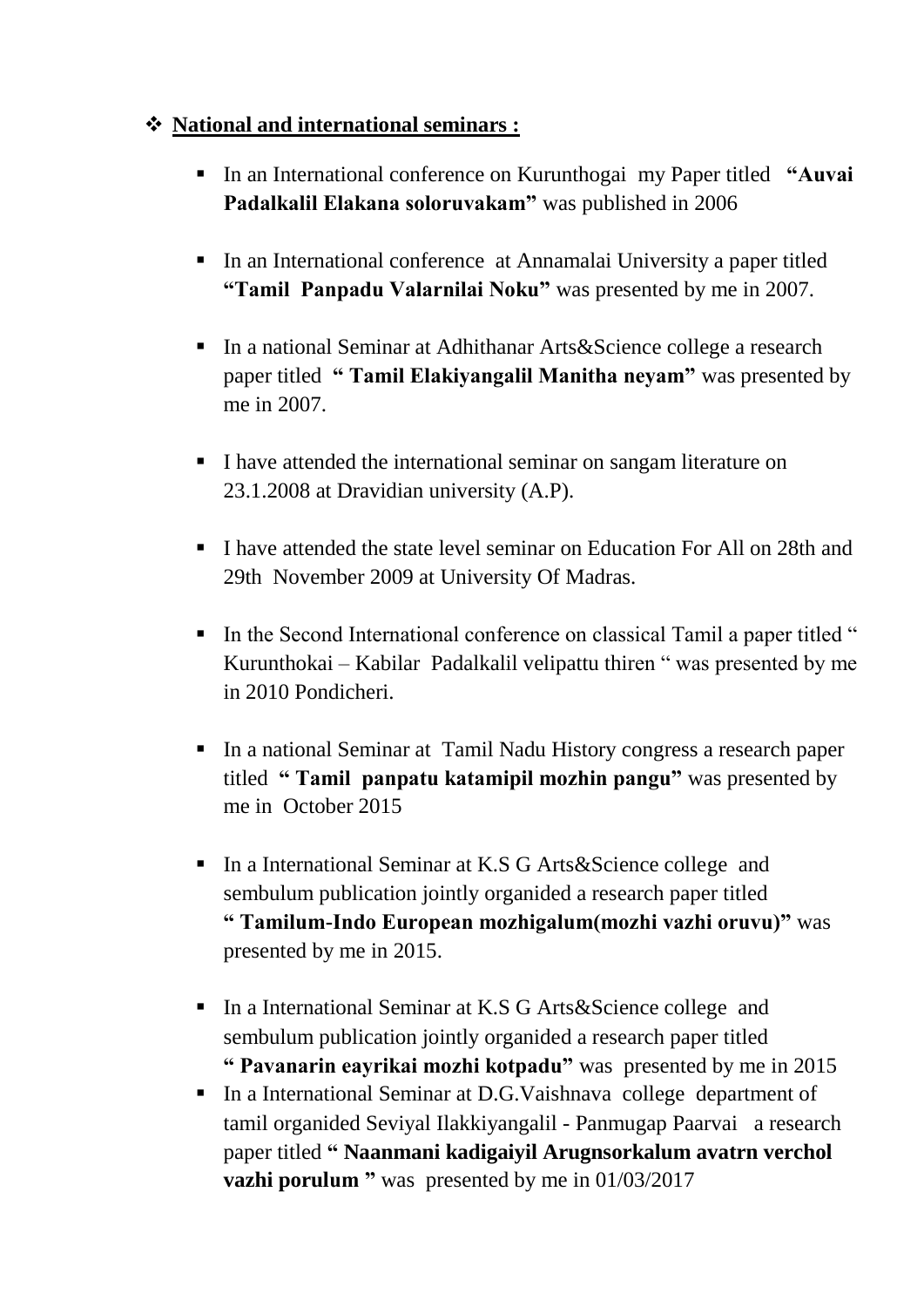- **Awards :**
	- **"Ten Glorious Years of Service" Award given by Thiruthangal nadar college -2017**
	- **"Tamil kursil award"** given by **pengal chairkalam** in 2019Achievement

## **FDP (Institution level) :**

- Faculty Development Programme Organised by Thiruthangal Nadar College on 12/12/2014
- Faculty Development Programme Organised by Thiruthangal Nadar College on '**Sharing Gifts**' 14/02/ 2015
- Faculty Development Programme Organised by Thiruthangal Nadar College on **Teaching,learning & research in higher education** 18/02/2017
- Faculty Development Programme Organised by Indian Institute of logistics at Thiruthangal Nadar College on 11/03/2017
- Faculty Development Programme Organised by Thiruthangal Nadar College on **High Impact In Teaching Skills** 2017
- Faculty Development Programme Organised by Thiruthangal Nadar College on **Beyond professiondeism : An innovative teacher** 31/10/ 2018
- Faculty Development Programme Organised by Thiruthangal Nadar College on NAAC, the new format 2019
- Faculty Development Programme Organised by Thiruthangal Nadar College on Webinar on **Matrix representations** 2021